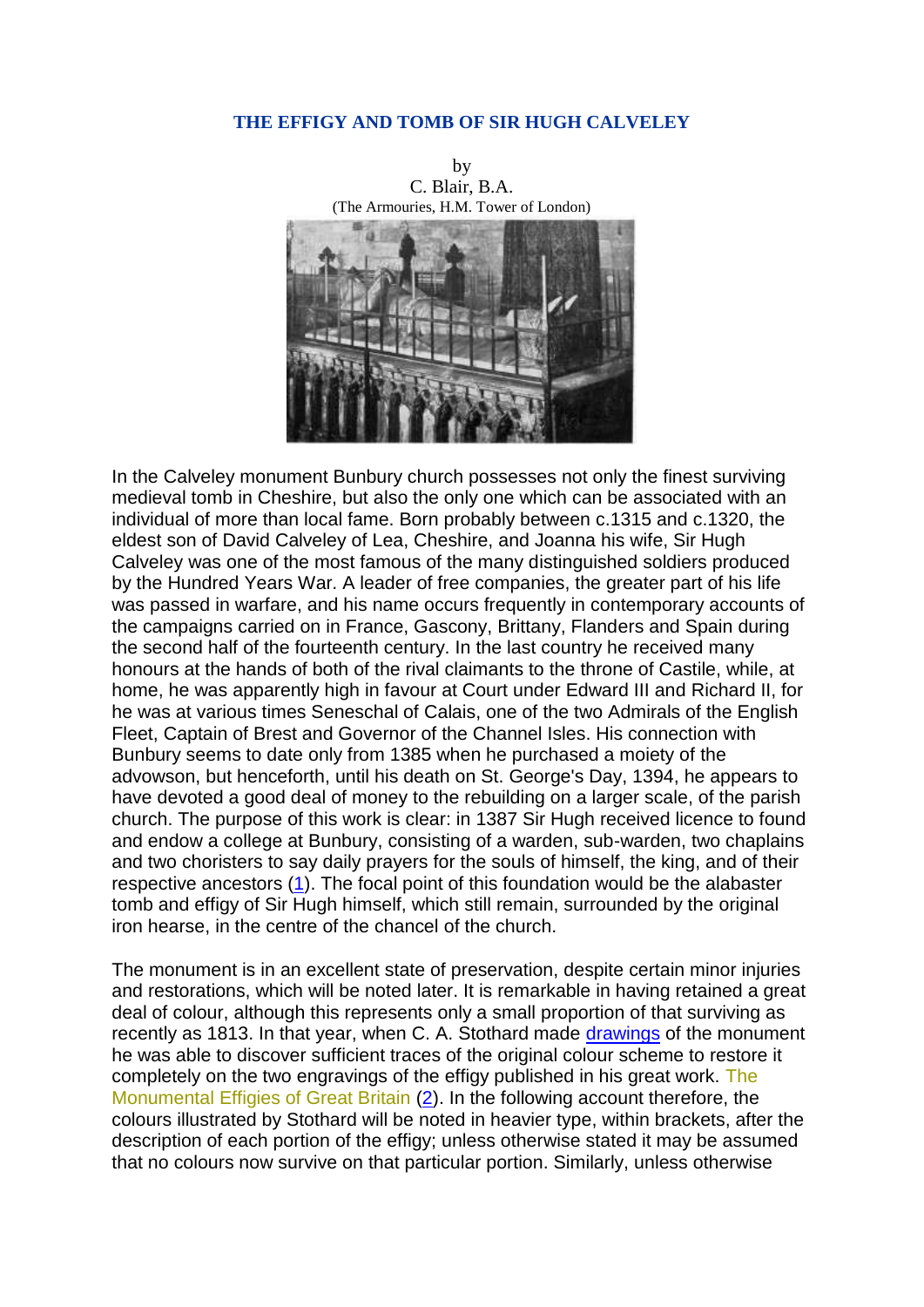stated, it may be assumed that any damage mentioned had already taken place by 1813 [\(3\)](file:///C:/Users/matt/OneDrive/Documents/gemma/st%20boniface/Bunbury/papers/Sir_Hugh_paper.htm%23anchor65933).

The fine large alabaster effigy represents Sir Hugh lying in a recumbent position with his hands raised on his breast in prayer. His legs are stretched straight out and his feet rest on a couchant lion with a long tail; this last is now broken into three pieces, but it appears originally to have been twisted round the sheath of the missing sword. His head is supported by a typical late fourteenth century helm of cylindrical form, having its upper part shaped like a truncated cone; a large portion of the lower edge has been broken off. It is encircled by a coronet, and surmounted by the Calveley crest, a calf's head sable, which still retains a considerable amount of black paint, and from the lower part of which a triangular shaped mantling ending in a tassel formerly hung down the back of the helm; this is now almost entirely broken away. The interior of the helm bears faint traces of having been painted red with vertical black lines, presumably in imitation of a quilted lining. (Lion at the feet, gilt; crest, black; tassel of the mantling, gilt; interior of the helm, red; exterior of the helm coronet and mantling itself not visible on coloured engraving).

On his head Sir Hugh wears a basnet with a finely moulded skull drawn out to a graceful point slightly to the rear of centre, and dropping in a nearly vertical line to the back of the neck. About a third of it is covered by a wide flat band of applied decoration, the upper and lower edges of which have narrow roped borders ornamented by a design of alternate lozenges and rectangles, separated from each other by two studs placed one above the other. The space between these borders is filled by a line of small five-leafed flowers, each having one large stud in the centre, and a slightly smaller one in the middle of every petal, and alternating with similar, but larger flowers which overlap the borders on each side; between the borders and the point where each flower almost touches its neighbour there is a gap, (produced by the curve of the petals), filled by a small lozenge placed in the centre of a rectangle formed by four studs. (Basnet, grey; studs of band, white; rectangles and lozenges, alternately red, green and blue; remainder of the band, gilt). Attached to, the basnet is an aventail of exceptionally fine mail, the links measuring 1/6 in. across, covering the tips of the shoulders, and curving well down over the chest and back.[\(4\)](file:///C:/Users/matt/OneDrive/Documents/gemma/st%20boniface/Bunbury/papers/Sir_Hugh_paper.htm%23anchor81221) The line of juncture between this and the edge of the basnet is covered by a flat strip with roped edges [\(5\)](file:///C:/Users/matt/OneDrive/Documents/gemma/st%20boniface/Bunbury/papers/Sir_Hugh_paper.htm%23anchor76011), of which the upper one is continued above the roping in the form of a border fleury, faint traces of red remain on the portion between the roping. (Aventail, grey; portion of strip between the roping, red, the remainder, gilt), Little can be seen of the face, excepting for the eyes, nose, (part of which. has been broken off), mouth and drooping moustache. (Flesh coloured).

The body is covered by a tight-fitting, sleeveless jupon, reaching to immediately below the hips, its lower edge being completed by a narrow hem above a deeply invected border. Carved in relief on both front and back are the canting arms of Calveley, arg., a fesse gules between three calves statant gardant, sable, 2 and 1 [\(6\)](file:///C:/Users/matt/OneDrive/Documents/gemma/st%20boniface/Bunbury/papers/Sir_Hugh_paper.htm%23anchor82872), of which the charges still retain much of their colour. (Jupon, white, with the exception of the hem and the edge of the border, which are gilt; charges as above). The bulbous chested outline of the jupon indicates the presence of some kind of plate defence beneath; the probable nature of this will be discussed later. Also worn beneath the jupon, and probably under the plate defence; is a mail haubergeon, visible only at the armpits and below the invected border; it has a straight lower edge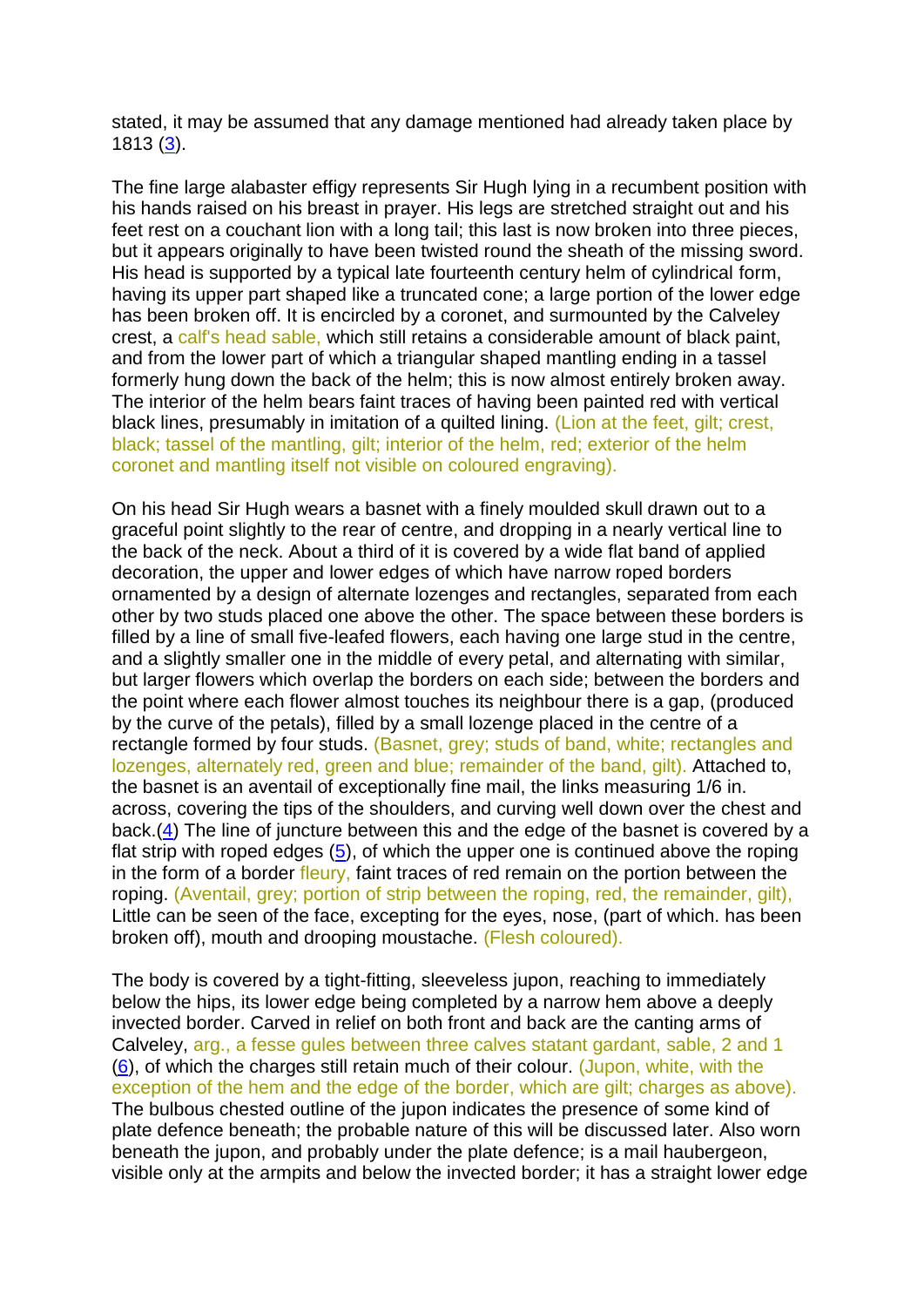curving down very slightly in front to form a blunt point over the fork, and showing traces of gilding; this last presumably represents the laton border commonly found on haubergeons at this period [\(7\)](file:///C:/Users/matt/OneDrive/Documents/gemma/st%20boniface/Bunbury/papers/Sir_Hugh_paper.htm%23anchor84820). (Grey).

Each rerebrace forms a cap over the shoulder, and consists of four narrow horizontal lames overlapping downwards, the lowest being fastened over the top of the upper cannon of the vambrace. The closed vambraces are of typical late fourteenth century form, with plain cowters, each consisting of a broad central lame, shaped to the point of the elbow, and having a small heart-shaped side-wing on the outside, and three narrow overlapping lames above and below, articulating it to the upper and lower cannons respectively. The upper cannons are tubular, and consist of two guttershaped plates held together on the inside of the arm by two straps and buckles, and presumably hinged on the outside, although no hinges are depicted; the inner plate has a semi-circular piece cut out of it at elbow and armpit to allow free movement of the arm. The lower cannons are of the so called "tulip" shape [\(8\)](file:///C:/Users/matt/OneDrive/Documents/gemma/st%20boniface/Bunbury/papers/Sir_Hugh_paper.htm%23anchor86527), and apparently formed from a single plate as no fastenings or hinges are depicted. Running down the outside of both the upper and lower cannons is a narrow strip of applied decoration identical to the double-roped borders of the ornamental band encircling the basnet, (Rerebraces, cowters and vambraces, grey with red straps; applied strip, gilt with lozenges alternately red, green and blue as on basnet). The gauntlets are of the so-called "hour-glass" [\(9\)](file:///C:/Users/matt/OneDrive/Documents/gemma/st%20boniface/Bunbury/papers/Sir_Hugh_paper.htm%23anchor88629) type with broad metacarpal plates bossed out over the knuckles, and bell-shaped cuffs, bordered by a line of close-set rivets. The ends of the fingers have been broken off, but enough remains to show that they were covered by small plates with a larger plate, bossed out to a blunt point, over each knuckle. All the plates have narrow borders, indicated by incised lines, which were probably originally gilded, while a narrow applied band encircles each wrist. The palms of the hands, and the insides of the cuffs are painted red to indicate the leather lining gloves. (Grey with red linings).

The thighs are protected by tubular cuisses [\(10\)](file:///C:/Users/matt/OneDrive/Documents/gemma/st%20boniface/Bunbury/papers/Sir_Hugh_paper.htm%23anchor90386) each fastened on the inside by two straps and buckles, and presumably hinged on the outside, although no hinges are depicted; they have medial ridges and applied strips of decoration identical to those on the vambraces, etc. Each poleyn consists of a central cap with a medial ridge, and a small heart-shaped side-wing on the outside of the knee; to the upper edge is attached a narrow lame which just overlaps the bottom of the cuisse, and to the lower, a single broad lame which just covers the top of the greave in front. Each poleyn is held in place by a double strap, fastened to a large rivet in the centre of the side-wing, and passing behind the knee joint; there is no indication of the rivets which must have held the upper and lower lames to the cuisse and greave respectively. The greaves have medial ridges and are moulded to the shape of the legs; each is made in two halves fastened on the inside of the leg by a single strap and buckle, and having a vertical strip of applied decoration, identical to those on the vambraces, cuisses, etc., running up the outside; this last retains traces of gilding. They are much shorter than those usually found on other contemporary figures, for they reach only to just above the calves; as a result there is a large gap, apparently unprotected, between the lower edge of the cuisse, and the upper edge of the greaves at the back. The sabbatons are pointed, each being composed of seven horizontal lames overlapping towards the toes; Stothard shows the tips of the toes as having been broken off, but since the date of his drawing these have been restored in plaster of paris [\(11](file:///C:/Users/matt/OneDrive/Documents/gemma/st%20boniface/Bunbury/papers/Sir_Hugh_paper.htm%23anchor7177) ), the last three lames of each sabbaton being the ones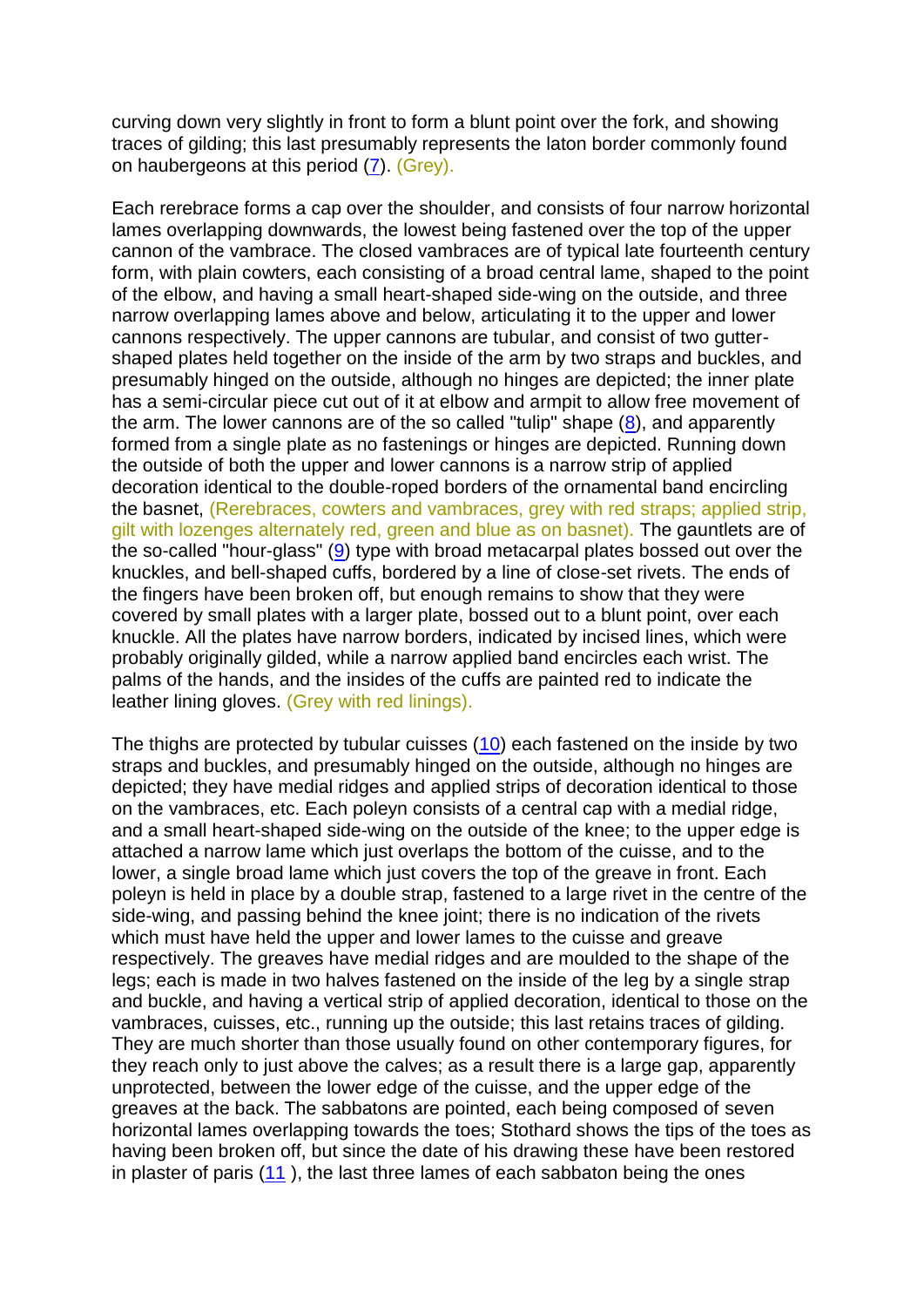concerned. The visible edge of each lame, both original and restored, is bordered by a single incised line. (Cuisses and greaves, grey with red straps; applied decoration, as on basnet, etc.; sabbatons, grey with gilt borders).

Fastened to the heels by narrow straps is a pair of plain spurs with straight shanks, and large rowels of sixteen points each, (the left one is missing). The straps have plain tags and are ornamented with a single row of studs, the third from the end being shaped like a rosette, the remainder like five-leafed flowers; the rosette shaped stud perhaps covered some kind of clasp to hold the loose end of the strap in position to prevent it from flapping when the wearer walked. The straps show traces of red paint. (Spurs and straps both completely gilt).

The hips are encircled by a broad bawdric made up of square plaquettes with roped edges and recessed centres, one of which still has traces of red paint. Stothard illustrates one plaquette in colour, and shows it to be gilded with a purple centre; from this it would seem that the plaquettes were coloured alternately red and purple. There is no visible clasp. Attached to the right side by means of a chain looped round the bawdric is a large basilard, of which the pommel, grip and lower third of the sheath have been broken off. The guard is typical of this type of weapon, with its short blunt quillons, tapering towards their tips and curving slightly upwards towards the grip; they are decorated at the bottom by an applied band with an invected upper edge. The upper and centre lockets of the sheath remain; each has an embattled upper edge, a raised centre band ornamented with a line of pellets, and a lower edge cut to a wavy pattern, and pierced at intervals by fleurs de lys. The suspension chain shows traces of gilding, and the sheath of red paint. (Suspension chain, decoration on the quillons, and lockets, gilt; remainder of sheath, red).

This figure is typical of the standardised military effigy produced, with little variation, by the English alabaster carvers during the last quarter of the 14th and the first decade of the 15th centuries [\(12\)](file:///C:/Users/matt/OneDrive/Documents/gemma/st%20boniface/Bunbury/papers/Sir_Hugh_paper.htm%23anchor11043). It can in no way be regarded as a portrait, nor can the armour be regarded as a reproduction of one actually worn by Sir Hugh. Like the majority of medieval effigies and brasses it simply represents a type: in this instance a knight, in others a merchant, lady, priest or bishop as the case may be [\(13\)](file:///C:/Users/matt/OneDrive/Documents/gemma/st%20boniface/Bunbury/papers/Sir_Hugh_paper.htm%23anchor13405). Nevertheless, despite occasional omissions, such as the hinges of the vambraces and greaves here, these monuments depict with remarkable fidelity the armour and costume of a period from which few actual examples have survived. The Calveley effigy is no exception in this respect and it may be of interest, therefore, to discuss briefly the armour worn by Sir Hugh, and in particular the probable nature of those portions concealed by the jupon.

Next to his skin the knight at this period would wear a shirt and a pair of breeches of soft cloth [\(14\)](file:///C:/Users/matt/OneDrive/Documents/gemma/st%20boniface/Bunbury/papers/Sir_Hugh_paper.htm%23anchor15445). Over this he would don his aketon, a short, thickly quilted jacket, probably with tight wrist-length sleeves designed to take the pressure of the armour and prevent it from chafing the skin [\(15\)](file:///C:/Users/matt/OneDrive/Documents/gemma/st%20boniface/Bunbury/papers/Sir_Hugh_paper.htm%23anchor17485). The aketon was in turn covered by the haubergeon or hauberk [\(16\)](file:///C:/Users/matt/OneDrive/Documents/gemma/st%20boniface/Bunbury/papers/Sir_Hugh_paper.htm%23anchor20359), portions of which, as already noted, are visible on the Calveley effigy. This was a mail shirt, sometimes opening all the way down the front like a coat, reaching usually to mid-thigh level, and having loose sleeves hanging to the middle of the forearms. The lower edge was frequently dagged, and sometimes decorated by one or more rows of laton rings, here represented by gilding [\(17\)](file:///C:/Users/matt/OneDrive/Documents/gemma/st%20boniface/Bunbury/papers/Sir_Hugh_paper.htm%23anchor22590). Over this again was worn a plate defence, of which the commonest form throughout the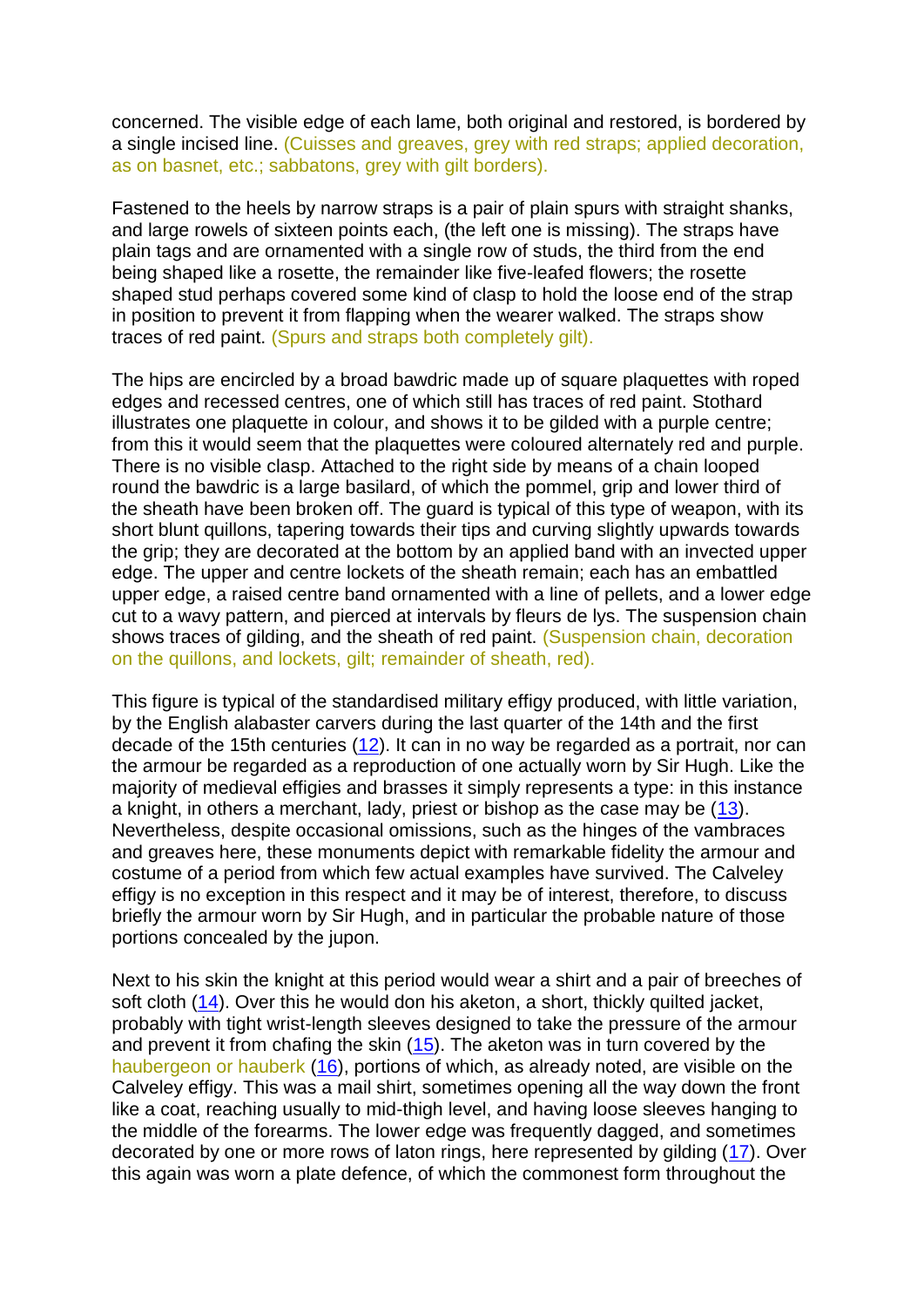14th century was that usually referred to in contemporary English texts simply as the plates, and in modern terminology as the coat of plates [\(18\)](file:///C:/Users/matt/OneDrive/Documents/gemma/st%20boniface/Bunbury/papers/Sir_Hugh_paper.htm%23anchor24436). It consisted generally of a sleeveless fabric or leather garment reaching to immediately below the waist, and opening variously down the front, one or both sides, or the back, and either lined or covered with a series of overlapping metal lames held to it by means of rivets. The actual details of construction varied considerably, the lames sometimes consisting of horizontal hoops encircling the body, sometimes of smaller plates arranged in rows, or combinations and variations of both. As an alternative to the coat of plates the breastplate, probably accompanied by a backplate, was also in use [\(19\)](file:///C:/Users/matt/OneDrive/Documents/gemma/st%20boniface/Bunbury/papers/Sir_Hugh_paper.htm%23anchor26400). This was usually globular in shape, although illustrations of examples with medial ridges do occur [\(20\)](file:///C:/Users/matt/OneDrive/Documents/gemma/st%20boniface/Bunbury/papers/Sir_Hugh_paper.htm%23anchor29205), and either finished at the waist or else was accompanied by a skirt of horizontal overlapping lames. Like the coat of plates the breastplate was frequently covered with fabric or leather, while both were often shaped in at the waist, producing an outline exactly similar to that of the Calveley effigy [\(21\)](file:///C:/Users/matt/OneDrive/Documents/gemma/st%20boniface/Bunbury/papers/Sir_Hugh_paper.htm%23anchor31192); it is impossible therefore to say definitely which type of plate defence is here represented. Finally the knight would cover his armour with an heraldic garment, known usually as the coat armour, but sometimes as the jupon [\(22\)](file:///C:/Users/matt/OneDrive/Documents/gemma/st%20boniface/Bunbury/papers/Sir_Hugh_paper.htm%23anchor33574), the latter term being that chiefly used by modern students. This was quilted, embroidered with the wearer's coat of arms, and generally laced either up the front or the back [\(23\)](file:///C:/Users/matt/OneDrive/Documents/gemma/st%20boniface/Bunbury/papers/Sir_Hugh_paper.htm%23anchor36174). It almost invariably fitted closely to the shape of the defences beneath and reached to immediately below the hips, the lower edge frequently being deeply invected. On English effigies and brasses it is usually depicted without sleeves, but there is a good deal of evidence to show that in addition the jupon equipped with sleeves of varying length was in common use on the Continent  $(24)$ . It should be noted here that the coat of arms was sometimes shown on the covering of the coat of plates or breastplate, no jupon then being worn, although this does not seem to be the case with the Calveley effigy [\(25\)](file:///C:/Users/matt/OneDrive/Documents/gemma/st%20boniface/Bunbury/papers/Sir_Hugh_paper.htm%23anchor40311).

The remainder of Sir Hugh's armour calls for little comment. The vambraces and rerebraces are typical of the period and may be compared with actual examples at Churburg [\(26\)](file:///C:/Users/matt/OneDrive/Documents/gemma/st%20boniface/Bunbury/papers/Sir_Hugh_paper.htm%23anchor43148), New York [\(27\)](file:///C:/Users/matt/OneDrive/Documents/gemma/st%20boniface/Bunbury/papers/Sir_Hugh_paper.htm%23anchor43491) and Chartres [\(28\)](file:///C:/Users/matt/OneDrive/Documents/gemma/st%20boniface/Bunbury/papers/Sir_Hugh_paper.htm%23anchor43797). They would be attached by knotted laces to the shoulders of the haubergeon or aketon [\(29\)](file:///C:/Users/matt/OneDrive/Documents/gemma/st%20boniface/Bunbury/papers/Sir_Hugh_paper.htm%23anchor44219). The legharness which may be compared to examples at New York and Chartres [\(30\)](file:///C:/Users/matt/OneDrive/Documents/gemma/st%20boniface/Bunbury/papers/Sir_Hugh_paper.htm%23anchor44654), would be worn over short worsted stockings and similarly braced up by laces joining the tops of the cuisses either to the bottom of the aketon or to a girdle beneath [\(31\)](file:///C:/Users/matt/OneDrive/Documents/gemma/st%20boniface/Bunbury/papers/Sir_Hugh_paper.htm%23anchor79560). The fastenings of the sabbatons are not visible, but in all probability they were hinged vertically below the ankles, corresponding buckles being on the other side, and held to leather undershoes either by knotted laces at the instep [\(32\)](file:///C:/Users/matt/OneDrive/Documents/gemma/st%20boniface/Bunbury/papers/Sir_Hugh_paper.htm%23anchor79946), or by straps passing beneath the feet [\(33\)](file:///C:/Users/matt/OneDrive/Documents/gemma/st%20boniface/Bunbury/papers/Sir_Hugh_paper.htm%23anchor80325). They also may be compared with an actual example at Chartres, the only sabbaton known to survive from the fourteenth century [\(34\)](file:///C:/Users/matt/OneDrive/Documents/gemma/st%20boniface/Bunbury/papers/Sir_Hugh_paper.htm%23anchor80770). The gauntlets belong to a type worn throughout Western Europe, to the almost complete exclusion of any other, from c.1370-1410 [\(35\)](file:///C:/Users/matt/OneDrive/Documents/gemma/st%20boniface/Bunbury/papers/Sir_Hugh_paper.htm%23anchor81132). A fair number of these have survived of which perhaps the best known are the gilt laton pair associated with the funeral achievements of Edward, the Black Prince, in Canterbury Cathedral [\(36\)](file:///C:/Users/matt/OneDrive/Documents/gemma/st%20boniface/Bunbury/papers/Sir_Hugh_paper.htm%23anchor81501). The decorated borders of all the above pieces would probably consist of applied strips of laton ornamented with enamel, although so little armour has survived from this period that it is not possible to be certain. The Chalcis armour in the Metropolitan Museum, New York, and armour No. 13 at Churburg [\(37\)](file:///C:/Users/matt/OneDrive/Documents/gemma/st%20boniface/Bunbury/papers/Sir_Hugh_paper.htm%23anchor82236), both of which date from c. 1390-1400, have applied laton borders, but they are simply engraved, the former with a pointille pattern of conventional scrollwork, and the latter with a talismanic religious text. No surviving piece of medieval armour known to the writer shows the elaborate coloured borders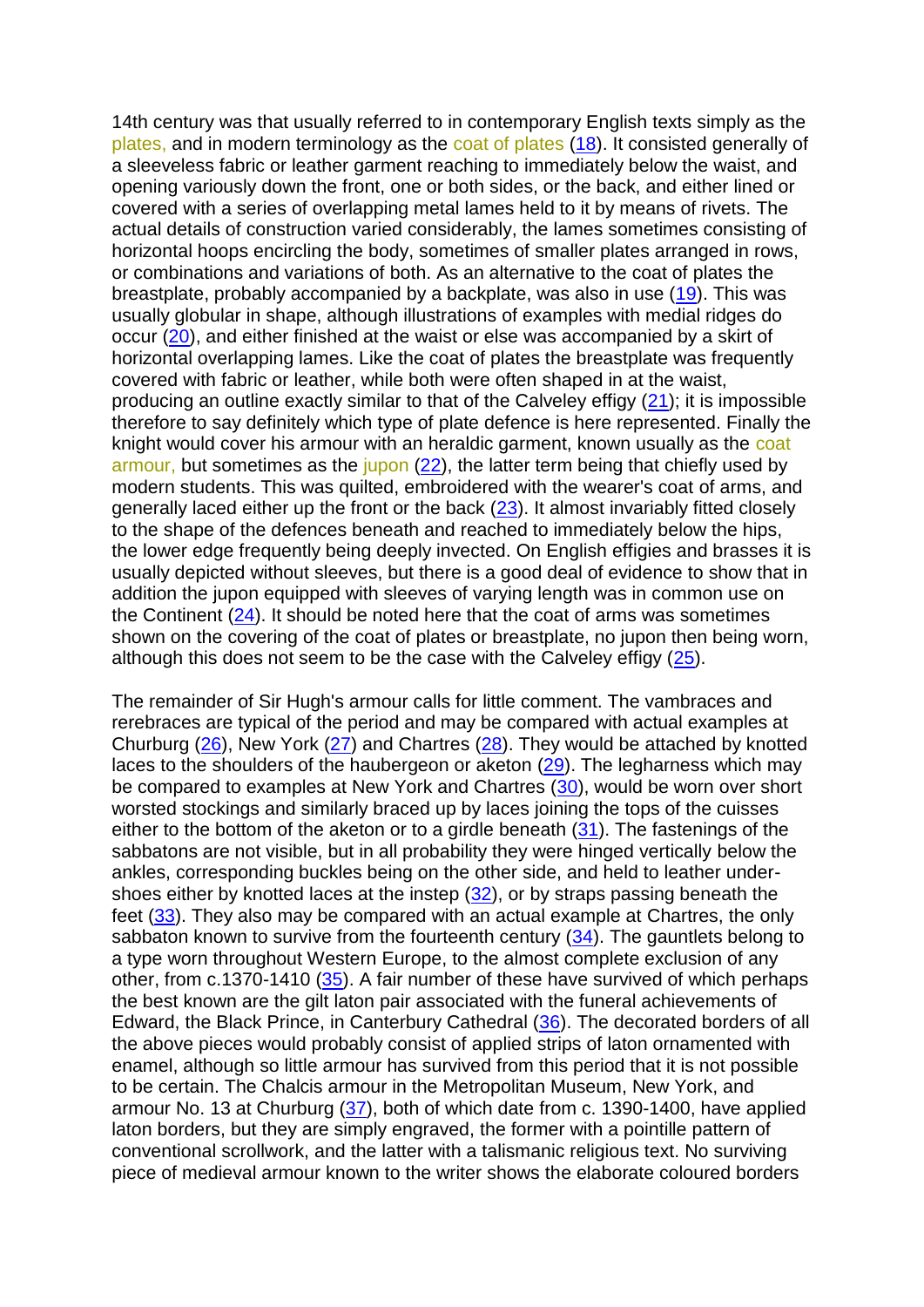depicted on so many English effigies and the exact construction of these must therefore remain a mystery until more definite evidence is found.

Like the gauntlets the basnet is of a type used throughout Europe at this date, and found depicted on nearly every contemporary military effigy and brass. Hundreds are shown in illuminated MSS. and paintings, where they are almost invariably equipped with an acutely pointed visor pivoting at the sides [\(38\)](file:///C:/Users/matt/OneDrive/Documents/gemma/st%20boniface/Bunbury/papers/Sir_Hugh_paper.htm%23anchor96272), a feature found only rarely on monuments, probably because it was customary to depict the deceased person with his face uncovered [\(39\)](file:///C:/Users/matt/OneDrive/Documents/gemma/st%20boniface/Bunbury/papers/Sir_Hugh_paper.htm%23anchor96598). A number of actual specimens have survived, the two finest undoubtedly being those of North Italian origin, from the Trapp family armoury at Schloss Churburg in the Tyrol, of which one still remains at Churburg [\(40\)](file:///C:/Users/matt/OneDrive/Documents/gemma/st%20boniface/Bunbury/papers/Sir_Hugh_paper.htm%23anchor97072), the other being in the Tower of London Armouries [\(41\)](file:///C:/Users/matt/OneDrive/Documents/gemma/st%20boniface/Bunbury/papers/Sir_Hugh_paper.htm%23anchor97485). The basnet on the Calveley effigy, however, is unusual for the extremely elaborate band of decoration encircling it. Bands of this type are usually described simply as circles in English medieval texts [\(42\)](file:///C:/Users/matt/OneDrive/Documents/gemma/st%20boniface/Bunbury/papers/Sir_Hugh_paper.htm%23anchor97969). They appear frequently on monumental effigies, brasses, and illuminations, but they are usually narrower and less flat, and on the whole simpler in design [\(43\)](file:///C:/Users/matt/OneDrive/Documents/gemma/st%20boniface/Bunbury/papers/Sir_Hugh_paper.htm%23anchor98374). No original example of a circle appears to be extant but some idea of the construction of an elaborate decoration of the type found here may be obtained from the Comptes de l'argenterie [\(44\)](file:///C:/Users/matt/OneDrive/Documents/gemma/st%20boniface/Bunbury/papers/Sir_Hugh_paper.htm%23anchor112170) of the 14th century French kings where gold, silver and enamel are included amongst the materials used for making the "garnisons" of basnets.

The hip-belt, probably constructed of plaques of enamelled metal, seems to have been one of the badges of rank and is to be found on nearly every knightly monument of the period [\(45\)](file:///C:/Users/matt/OneDrive/Documents/gemma/st%20boniface/Bunbury/papers/Sir_Hugh_paper.htm%23anchor112528). The dagger, however, is more unusual. The hilt would originally have been shaped rather like a Roman capital letter "I" with the ends of the two horizontal strokes joined down each side by a concave curve, and is of the type always found on the dagger usually identified by modern students with the basilard, a term, apparently referring to a sword or dagger, found frequently in English medieval texts, although the identification is by no means certain [\(46\)](file:///C:/Users/matt/OneDrive/Documents/gemma/st%20boniface/Bunbury/papers/Sir_Hugh_paper.htm%23anchor112911). This seems to have been worn almost exclusively with civilian dress and it is therefore of particular interest to find one associated with a military effigy. No record exists of the appearance of the sword but there can be little doubt that it was a long cross-hilted weapon, with a circular or hexagonal pommel, drooping quillons of medium length, and a two edged tapering blade, of a type similar to that on the effigy of Edward the Black Prince (ob. 1376) in Canterbury Cathedral [\(47\)](file:///C:/Users/matt/OneDrive/Documents/gemma/st%20boniface/Bunbury/papers/Sir_Hugh_paper.htm%23anchor113488).

It remains only to deal with the great helm supporting the head. This type of headpiece was designed originally to be worn over the basnet, hence the quilted lining, but by the end of the 14th century it had been relegated to the tournament, the visored basnet being used almost exclusively in war  $(48)$ . A number of actual examples have survived both in England and on the Continent, of which the best known is that of Edward, the Black Prince, hanging with the other achievements already mentioned, over his tomb in Canterbury Cathedral. This still retains its original crest, a lion statant made of moulded leather covered with gilt gesso, and formerly held in place by knotted laces passing through holes in the crown of the helm. It seems very probable that the calf's head crest of Calveley shown on the helm here would be constructed in a similar manner.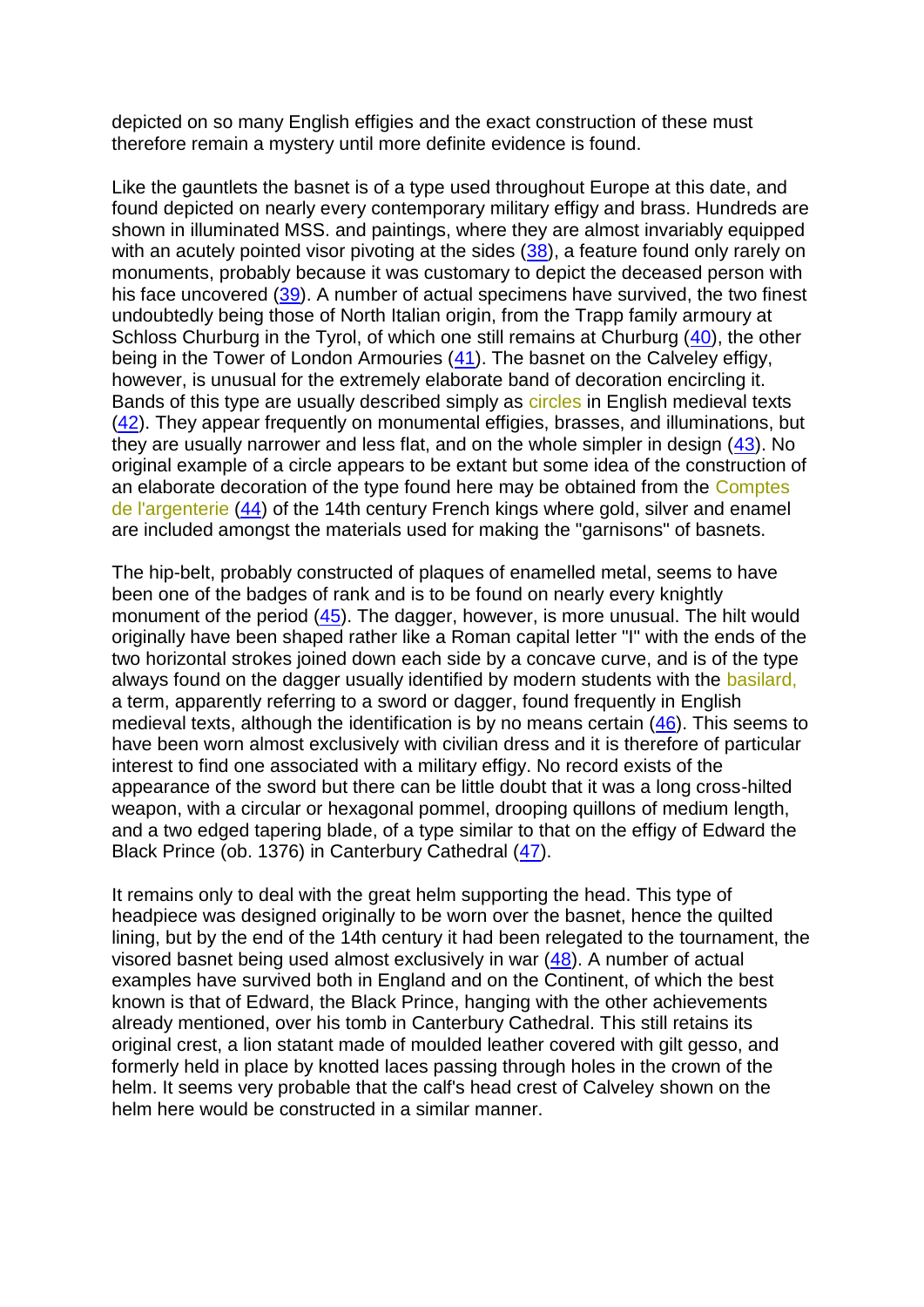

The **TOMB-CHEST** is a fine example of its period. It is made of slabs of alabaster, and has thirteen niches down each side, and five at each end, (thirty-six in all), each one being surmounted by an ogee shaped canopy, elaborately crocketted. A drawing made at the end of the seventeenth century by the antiquary Thomas Dingley shows weepers in the niches round the tomb [\(50\)](file:///C:/Users/matt/OneDrive/Documents/gemma/st%20boniface/Bunbury/papers/Sir_Hugh_paper.htm%23anchor125862). None of these now survives and the drawing is unfortunately too poor for them to be identified clearly. Immediately beneath each niche is a delightful little lion mask with projecting tongue, while between the heads of the canopies are small, heater-shaped shields, some of which bear traces of the red field of the arms of Knolles, and others of the red fesse of Calveley. We know from Lyson's Cheshire [\(51\)](file:///C:/Users/matt/OneDrive/Documents/gemma/st%20boniface/Bunbury/papers/Sir_Hugh_paper.htm%23anchor126383) that they were in fact originally painted alternately with these arms. On the underside of the moulding running round the edge of the slab forming the top of the tomb-chest are traces of green paint.

The whole tomb is surrounded by a **HEARSE** of wrought iron, one of the very few surviving in this country. It consists of six standards, fixed into the ground at intervals, and supporting two horizontal bars on a level with the top of the tomb; these in their turn support a series of spiked uprights, some showing signs of gilding, which were probably equipped originally with prickets for the candles used in the services of the dead [\(52\)](file:///C:/Users/matt/OneDrive/Documents/gemma/st%20boniface/Bunbury/papers/Sir_Hugh_paper.htm%23anchor126663).

Our knowledge of the actual centres where English medieval monuments were made is based almost entirely on stylistic and geological evidence, and is therefore somewhat limited. More, however, is known about the workers in alabaster than about those of any other school [\(53\)](file:///C:/Users/matt/OneDrive/Documents/gemma/st%20boniface/Bunbury/papers/Sir_Hugh_paper.htm%23anchor127068), and it can be said with a fair degree of certainty that the majority of medieval alabaster effigies in this country came from one or other of two main centres: London, and the Midlands [\(54\)](file:///C:/Users/matt/OneDrive/Documents/gemma/st%20boniface/Bunbury/papers/Sir_Hugh_paper.htm%23anchor127672). The chief medieval English sources of alabaster were undoubtedly the quarries situated in the area of Tutbury, Staffs., and Chellaston, Derbyshire, and it is interesting to note in view of this that the earliest recorded alabaster effigy, (c. 1300), is in Hanbury church, Staffs. [\(55\)](file:///C:/Users/matt/OneDrive/Documents/gemma/st%20boniface/Bunbury/papers/Sir_Hugh_paper.htm%23anchor127965). This last, however, is an isolated example of local work, and the real beginnings of the alabaster trade are to be found in a group of royal tombs erected during the first half of the reign of Edward III. All these were apparently made in London [\(56\)](file:///C:/Users/matt/OneDrive/Documents/gemma/st%20boniface/Bunbury/papers/Sir_Hugh_paper.htm%23anchor128245), the stone being sent up from the Midlands, as for example in 1374 when John of Gaunt instructed his agent at Tutbury to send six cart loads of alabaster for the construction of a tomb for his wife Blanche who had just died, (and presumably for himself) [\(57\)](file:///C:/Users/matt/OneDrive/Documents/gemma/st%20boniface/Bunbury/papers/Sir_Hugh_paper.htm%23anchor128575).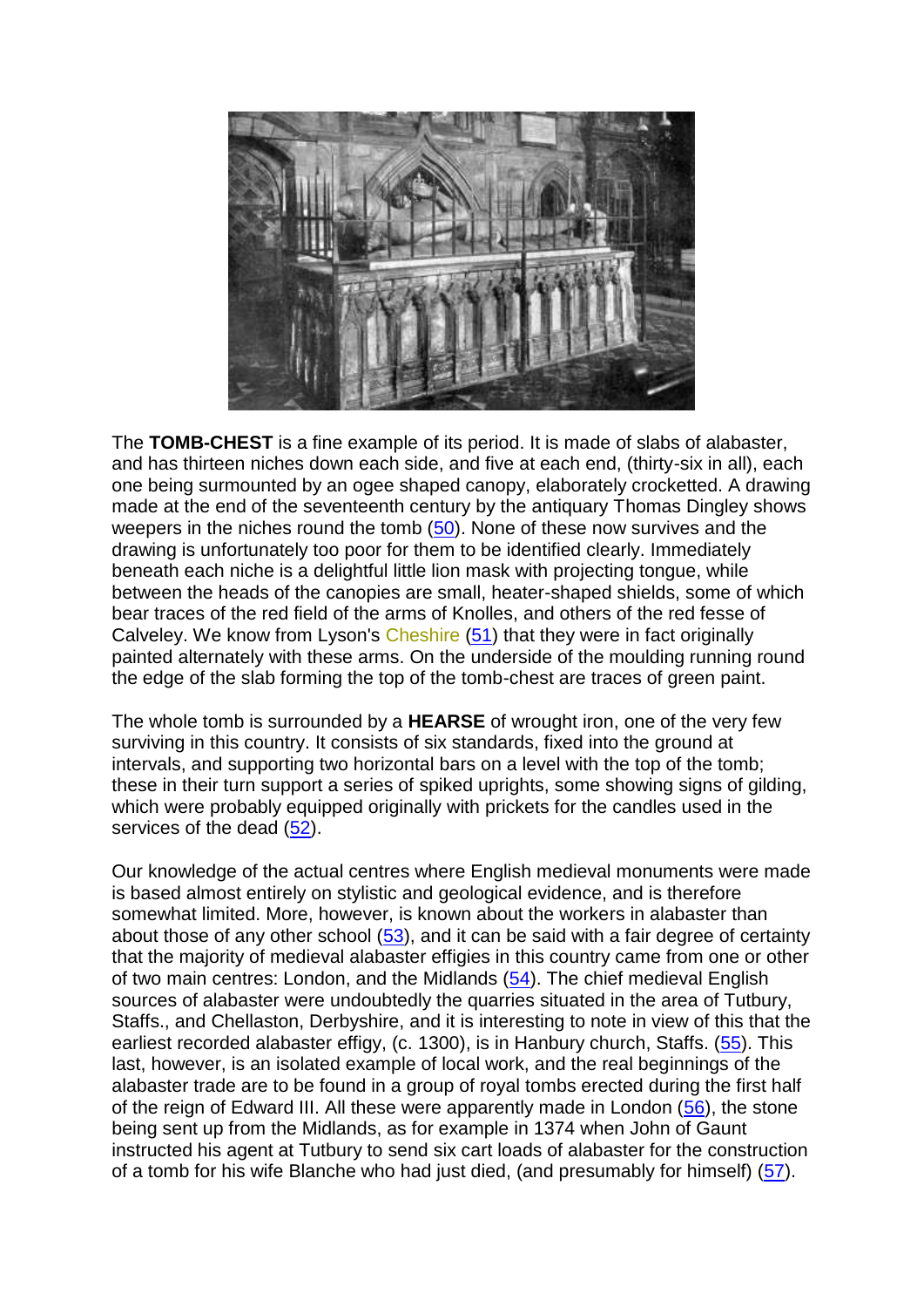Most of the alabasters down to c. 1370 may perhaps be ascribed to the London centre, but round about this date another group of monuments of a different style begin to appear, and it seems fairly certain that these were produced in the area of the quarries themselves. As early as 1367 Peter the mason of Nottingham was paid £166 13s. 4d. for making an alabaster "tabula" or reredos for the Chapel of the Order of the Garter at Windsor [\(58\)](file:///C:/Users/matt/OneDrive/Documents/gemma/st%20boniface/Bunbury/papers/Sir_Hugh_paper.htm%23anchor129006), and it is likely that his workshop also produced effigies. Certainly by 1418 effigies were being produced in large numbers in the area of the quarries. In that year one of the few surviving contracts of this type was made between the executors of Ralph Greene Esq., on the one part, and Thomas Prentys and Robert Sutton of Chellaston, Derbyshire, "kervers", on the other, in which the latter undertook, for the sum of £40, to set up an alabaster tomb, bearing two effigies in the church at Lowick, Northants. This tomb is still in existence and from it a number of other examples of the work of Prentys and Sutton have been identified [\(59\)](file:///C:/Users/matt/OneDrive/Documents/gemma/st%20boniface/Bunbury/papers/Sir_Hugh_paper.htm%23anchor145744). To what extent the Chellaston alabaster workers held a monopoly of the trade, once their reputation was established is not known. Probably the majority of alabaster monuments produced between c. 1370 and the Reformation were made on the site of the quarries, although a certain amount of work seems always to have been done in London. In 1421/22, for example, one "Robert Broun Kervor" was working "en Savoy dehors le temple barr deins le counte de Midd", for in that year he contracted to make an alabaster tomb and effigy to be erected in Bisham Priory, although unfortunately these no longer survive [\(60\)](file:///C:/Users/matt/OneDrive/Documents/gemma/st%20boniface/Bunbury/papers/Sir_Hugh_paper.htm%23anchor146071). The provenance of the Calveley tomb cannot of course be established with certainty, although as Bunbury is a good deal nearer to Chellaston than to London it seems likely that it was made at the former centre, possibly by Prentys and Sutton or their predecessors. In view of Sir Hugh's connection with the court, however, it is of course always possible that he had his tomb made in London.

One question only remains for discussion: Is Sir Hugh actually buried at Bunbury or not? Nothing is known about his death or burial, and it has been suggested  $(61)$  that both took place abroad, the monument at Bunbury representing nothing more than a memorial, possibly erected by Calveley's old comrade Sir Robert Knollys, whose arms appear upon it. Certainly when the vault beneath the tomb was opened on 25th April, 1848, the only bones found were quite clearly those of Dame Mary Calveley (ob. 1705), and of her husband, another Sir Hugh Calveley (ob. 1648) [\(62\)](file:///C:/Users/matt/OneDrive/Documents/gemma/st%20boniface/Bunbury/papers/Sir_Hugh_paper.htm%23anchor147066). It seems unreasonable to assume from this, however, that the fourteenth-century Sir Hugh was never buried in the tomb prepared for him. Many alterations have taken place at Bunbury since 1394, and it is more than likely that during one of these the tomb was disturbed and the bones beneath it were removed. The writer has been unable to examine the vault mentioned above, but in view of the fact that the normal medieval procedure seems to have been to bury the body in a shallow grave beneath the tomb-chest, and not in a vault, it seems probable that it was made in 1648 for Dame Mary and her husband. If this were the case, and an examination of the vault would probably provide the answer, the absence of the first Sir Hugh's remains is quite clearly explained. There is, of course, no definite proof that Sir Hugh was ever buried at Bunbury but in view of the complete absence of evidence to the contrary, and of the fact that, by his founding of a college of priests at Bunbury, he clearly indicated his intention of having his body buried there, it seems reasonable to assume that his wishes were in fact carried out.

## **DIMENSIONS**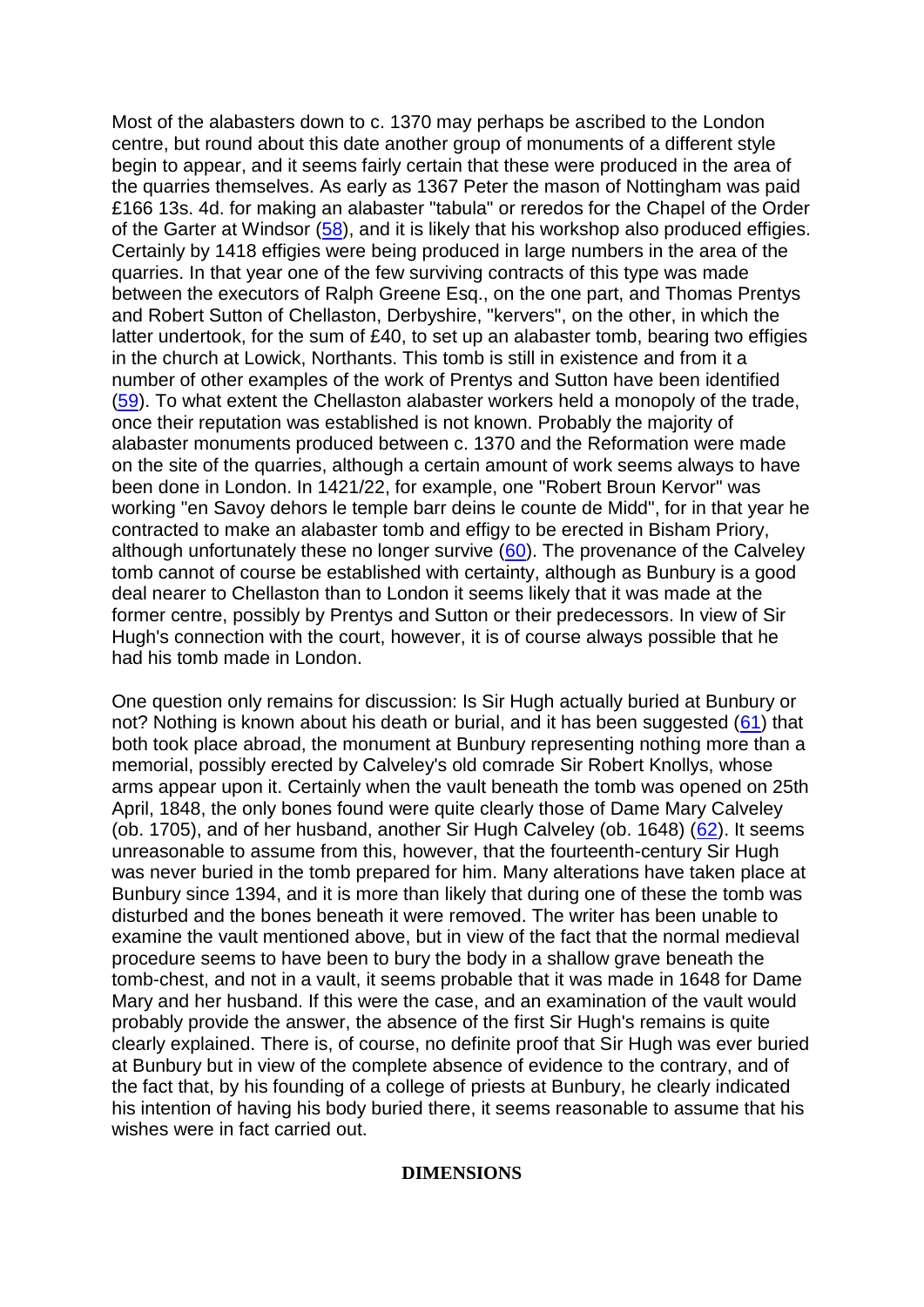| <b>Tomb Chest</b>            | 8 ft. 10.5 ins. by 3 ft. 1 in. 2 ft. 6.75 ins. above present floor level.                                                                                                                                                                                                                      |
|------------------------------|------------------------------------------------------------------------------------------------------------------------------------------------------------------------------------------------------------------------------------------------------------------------------------------------|
| <b>Effigy</b>                | 7 ft, 4.5 ins. by 2 ft. 0.5 in. Maximum height 1 ft. 11 ins.                                                                                                                                                                                                                                   |
| <b>Hearse</b>                | 9 ft. by 3 ft. 6 ins. Height at corners 4 ft. 9 ins., and 11.5 ins. above<br>upper horizontal. Distance between horizontals 8.25 ins. Iron work:<br>Corner 1 in. square; Horizontals 1 3/8 in. by 0.5 in.; Intemediates<br>9/16th ins. square.                                                 |
|                              | <b>GLOSSARY OF TERMS NOT EXPLAINED IN THE TEXT.</b>                                                                                                                                                                                                                                            |
| Aventail                     | A tippet of mail attached to, the basnet to protect the throat and neck,<br>and failing to the shoulders. It is sometimes referred to by the French<br>term camail, although this was less common than aventail in English<br>medieval texts.                                                  |
| <b>Basnet</b>                | A light helmet with a pointed apex, used chiefly in the XIVth and early<br>XVth centuries. Often equipped with an acutely pointed visor. (See<br>note 38).                                                                                                                                     |
| <b>Bawdric</b>               | A wide belt.                                                                                                                                                                                                                                                                                   |
| Cannon of<br>the<br>vambrace | See vambrace.                                                                                                                                                                                                                                                                                  |
| <b>Cowter</b>                | Defence for the elbow.                                                                                                                                                                                                                                                                         |
| <b>Cuisse</b>                | Defence for the thigh.                                                                                                                                                                                                                                                                         |
| Greave                       | Defence for the leg. Often called jamber in English texts of the XIVth<br>century.                                                                                                                                                                                                             |
| <b>Helm</b>                  | Large headpiece covering the entire head and face and reaching to<br>the shoulders. Often worn over the basnet. (See note 48).                                                                                                                                                                 |
| Locket                       | Metal band encircling the sheath of a sword or dagger, often having<br>suspension rings attached thereto.                                                                                                                                                                                      |
| Mail                         | Flexible armour made of interlinked rings, each of which are riveted in<br>most European specimens. The term chain-mail is a modern<br>pleonasm, while the use of mail as a term for all armour is a literary<br>affectation dating apparently from the Gothic revival of the 18th<br>century. |
| Mantling                     | Cloth trapping hanging from below the crest, and usually covering the<br>back of the helm.                                                                                                                                                                                                     |
| Poleyn                       | Defence for the knee.                                                                                                                                                                                                                                                                          |
| Rerebrace                    | Armour for the shoulder and upper arm. The term was superceded by<br>Pauldron in the second half of the 15th century. Many modern writers<br>use it incorrectly to describe the whole of the armour for the upper<br>arm, excluding the shoulder.                                              |
| <b>Sabbaton</b>              | Laminated defence for the foot.                                                                                                                                                                                                                                                                |
| Side wing                    | Modern term used for the fan-shaped wing often attached to the side<br>of the poleyn or cowter. The term fan-plate is sometimes used<br>instead.                                                                                                                                               |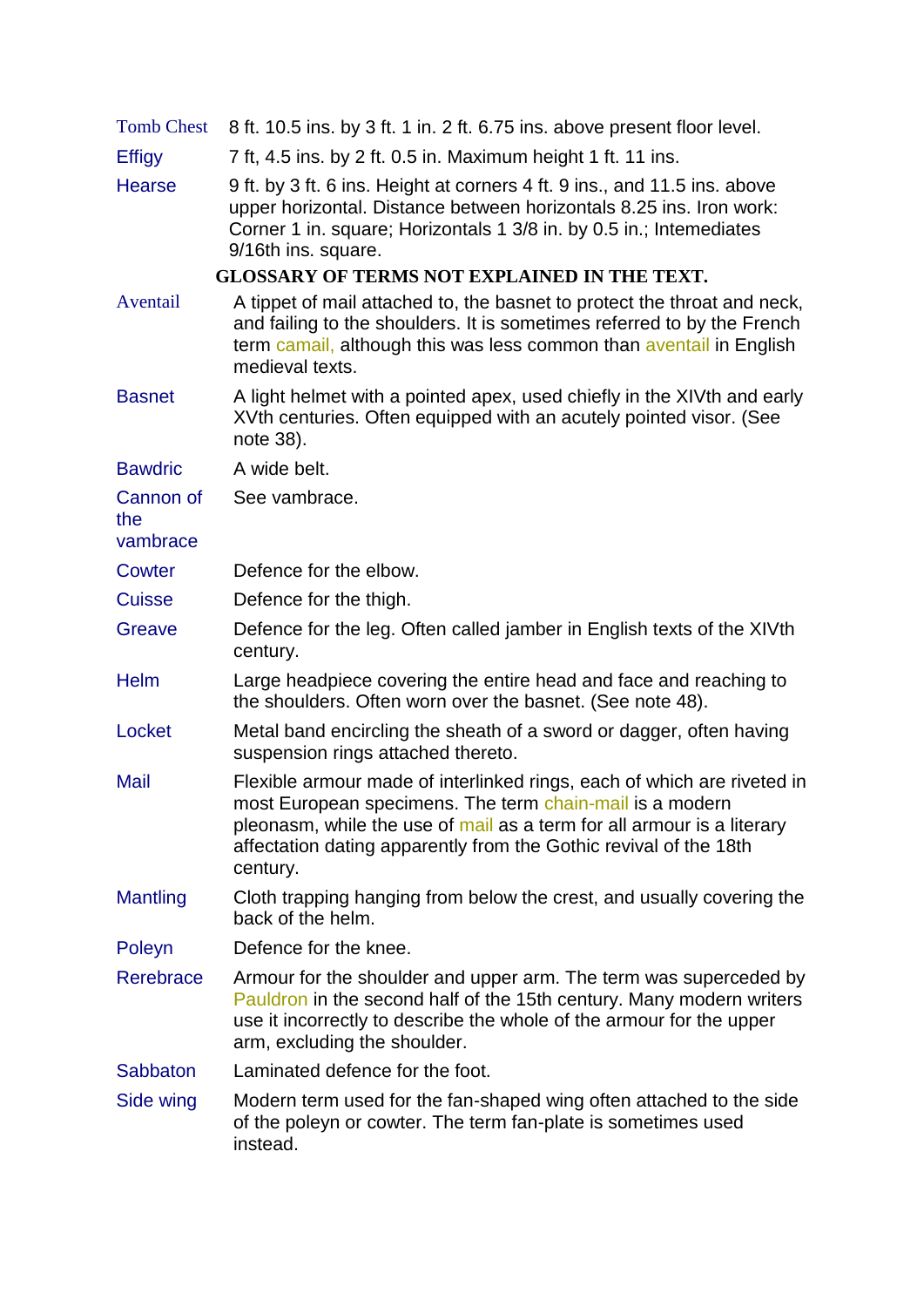## Vambrace Defence for the whole of the arm, excluding the shoulder, but including the elbow, although medieval writers sometimes refer to the defence for the latter separately, as cowter (q.v.). For convenience it has recently become the practice to divide the vambrace into uppercannon, above the elbow, lower-cannon, below the elbow and cowter. XIXth century writers incorrectly confine the term to the lowercannon only.



## **NOTES**

- 1 All biographical details are taken from the following sources: Daniel and Samuel Lysons: Magna Brittania, Vol. II, Pt. II, Cheshire (London, 1810), pp. 542-545; G. Ormerod: History of Cheshire (Helsby's Edition, London, 1882), Vol. II, pp. 766-8; Dictionary of National Biography, Vol, 3, pp, 714-715; J. C. Bridge: Two Cheshire Soldiers of Fortune in the XIV Century. Sir Hugh Calveley. "Journal of the Chester and North Wales Archaeological Society", N.S. Vol. XIV (1908), pp. 112-165.
- 2 London, 1817-1832. Pls. 98 and 99.
- 3 According to Stothard "the feet, sword, fingers and part of his crest had been pounded and given in powders to cattle", alabaster being "a sovereign remedy for the rot in sheep, and other disorders of that nature". Letter to Alfred Kempe Esq. Written from Bunbury Sept. 14, 1813. Mrs. Charles Stothard: Memoirs of the late Charles Alfred Stothard. (London, 1823), p. 108.
- 4 John Hewitt implies that these links are the smallest he had ever seen on any effigy. Ancient Armour and Weapons in Europe, Vol. II, (London, 1860), p. 109.
- 5 The band conceals the attachment of the aventail. The latter would be fastened by its upper edge to a leather or metal strip, pierced with holes fitting over staples running round the edge of the basnet; a cord or a leather thong was then passed through the staples, so holding the aventail securely in position. See G. F. Laking: A Record of European Armour and Arms. (London, 1920-22), Vol. 1, p. 149, and p. 246, Fig. 289.
- 6 The calves in the coat of arms probably gave rise to the local tradition that Sir Hugh ate a calf and a sheep daily. See Cheshire Sheaf, Vol. II (Chester 1883), p. 141, and Bridge, op. cit., pp. 160-161.
- 7 See below Note [18.](file:///C:/Users/matt/OneDrive/Documents/gemma/st%20boniface/Bunbury/papers/Sir_Hugh_paper.htm%23anchor24436)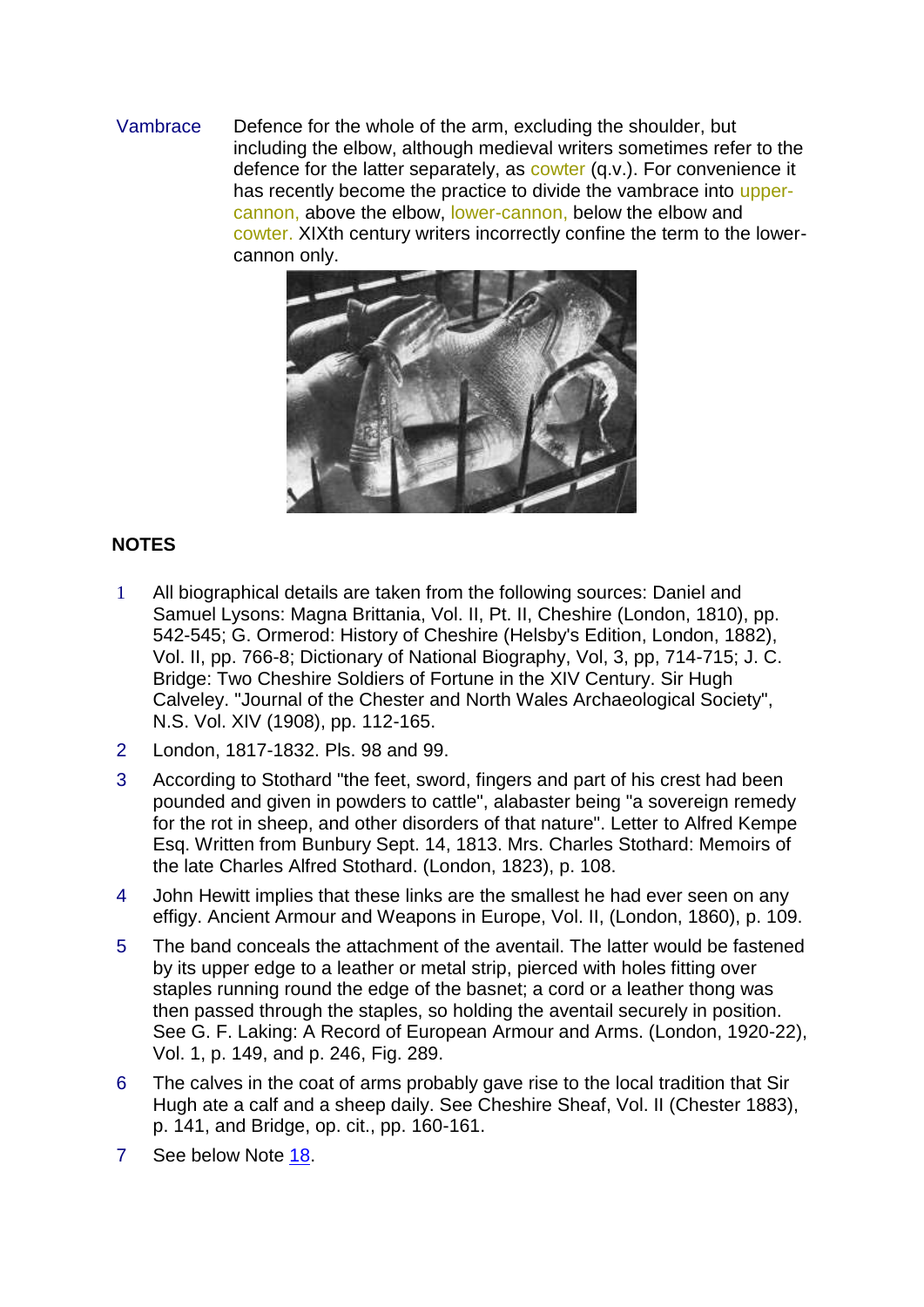- 8 A modern term coined to describe the type of vambrace narrowing suddenly at the wrist.
- 9 A term, first used by the late Sir Guy Laking, to describe the type of gauntlet, used almost universally from c. 1350-1420, on which "the cuff and metacarpal guard bell out from the wrist". Laking, op. cit., Vol. II, p. 207.
- 10 This appears to be an error on the part of the sculptor. Cuisses at this period normally protected the fronts and outsides of the thighs only. If they completely enclosed them, as would appear to be the case here, it is difficult to see how the wearer could sit his horse comfortably.
- 11 See J. C. Bridge, op. cit., p. 164, footnote 92.
- 12 On this subject see Arthur Gardner: Alabaster Tombs (Cambridge, 1940). Compare especially with effigies in other Cheshire churches at Over Peover, Barthomley and Acton.
- 13 The close similarity between many medieval brasses and effigies clearly indicates that they were made to a stock pattern, and only very occasionally can it be said of a figure dating from before the sixteenth century that there has been some attempt at portraiture. The effigy of Richard Beauchamp, Earl of Warwick (ob. 1439), in St. Mary's church, Warwick, has a face full of individuality and character which bears every indication of being a portrait. Even here, however, we cannot be certain of this, for not only was the effigy not made until some thirteen years after the Earl's death, but the contract for its making does not specify a portrait, only "an image of a man armed . . . . . according to pattern" (See E H. Crossley: English Church Monuments**,** London, 1921, pp. 30-31). It is of course always possible, however, that the head was modelled from a death mask, a process which was certainly known in France as early as 1422 (See E. Benkard: Undying Faces, (trans. by M. M. Green, London, 1929), p. 21). It seems fairly certain that, some at least, of the Royal effigies in Westminster Abbey are portraits on the grounds of their character and individuality. This applies particularly to those of Edward III, and Richard II. The figure of the latter certainly bears a very definite resemblance to his contemporary portraits preserved at Westminster Abbey, and on the Wilton Diptych in the National Gallery, London, although its features are somewhat idealised. It is interesting in this connection to note that the contract for the effigies of Richard and his first wife requires them to be "the counterfeit" of the king and queen, a term certainly implying portraiture. (See Prior and Gardner: Medieval Figure-Sculpture in England. Cambridge, 1912, p. 683).

On this subject generally see ibid. pp. 545-6, 619-20 and 681-2; also A. Hartshorne: Portraiture in Recumbent Effigies, and Ancient Schools of Sculpture in England. (London, 1899).

- 14 A good account of the arming of a knight at a slightly earlier period than this is given in Chaucer's Canterbury Tales, "TheRime of Sire Thopas", verses 24 and 25.
- 15 See illustration of an aketon taken from a late fourteenth century French MS. given by E. Voillet-le-Duc: Dictionnaire Raisonne du Mobilier Francais, Vol. V (Paris, 1874), p. 443. See also F. H. Cripps-Day: Fragmenta Armamentaria, Vol. V, "The Past is Never Dead" (Frome, 1941), p. 118.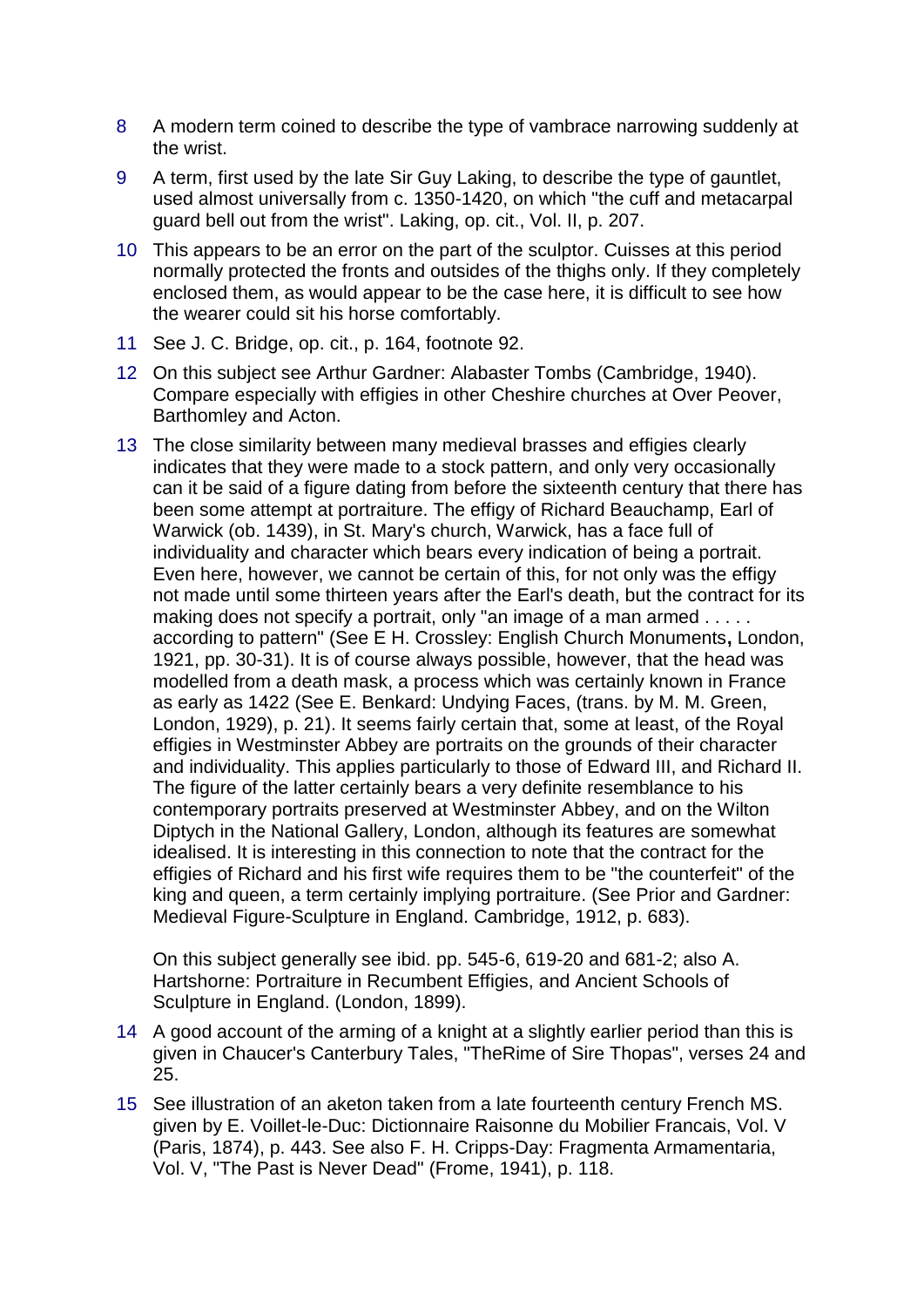- 16 The difference between these two terms is by no, means clear, The most likely solution seems to be that a haubergeon was a smaller and possibly lighter version of the hauberk. This view is supported by the fact that in the fifteenth century English translation of the earlier French Arthurian romance Merlin (Early English Text Society. London, 1899), mail shirts are always referred to as hauberks excepting on one occasion. This is when Sir Gawain, going to a feasting " . . . . . did on an habergon of double maille under his robes . . . . . for he douted euer that debate sholde a-rise amonge his felowes. . . . . . ". (Vol. 11, p. 454). This use of the term would seem to indicate fairly clearly that a haurbegeon, as it could be worn under the clothes, was smaller than a hauberk, although, in view of the fact that it was made of double mail, it was probably no lighter, at least on this occasion.
- 17 Compare with the fine hauberk from the Noel Paton collection now in the Royal Scottish Museum, Edinburgh. (C. A. De Cosson: Helmets and Mail, London, 1881, p. 574, and fig. 178; Laking, op. cit., Vol. II pp. 176-78), also examples in the Trapp family armoury at Schloss Churburg in the Tyrol (O. Graf Trapp and J. G. Mann: The Armoury of the Castle of Churburg, London, 1929. Nos. 1-5).
- 18 On this subject see Bengt Thordeman: Armour from the Battle of Wisby, Stockholm, 1939.Vol. 1, pp. 285-328; also Cripps-Day, op. cit. pp, 126-133.
- 19 See Thordeman. op. cit. pp. 308-322. A good illustration of a breastplate of this date occurs on the Resurrection scene painted on Bishop Despenser's retable in Norwich Cathedral (T. Borenius and E. W. Tristram: English Medieval Painting, Paris, 1927, p. 39). The earliest English illustration of a solid backplate, apparently entirely separate from the breastplate, known to the writer occurs on the brass of John Ruggewyn (ob, 1412) at Standon, Herts. (F. M. Kelly and R. Schwabe: A Short History of Costume and Armour. London, 1931, Pl. XXIX, i). The will of William de Norton of Tanfield, Yorks., made in 1405, does, however contain a reference to a breastplate with a "rere-doos", the latter presumably being some kind of backplate. (Surtees Society Publications, Vol. XXV: The Fabric Rolls of York Minster, Durham 1859, p.9, note 1).
- 20 See the fabric-covered example depicted on the effigy of John Montacute, 3d, Earl of Salisbury (ob. 1400) in Salisbury Cathedral. Stothard, op. cit. Pl. 94). An earlier example which appears to have escaped notice occurs on an effigy of c. 1340 on the S. side of the parish church, Abergavenny, Mon.
- 21 See, for example armour number 13 at Churburg (Trapp and Mann, op. cit.) and the composite armour from Chalcis now in the Metropolitan Museum, New York (C.O. von Kienbusch and S. V. Grancsay: The Bashford Dean Collection of Arms and Armor. Portland, Maine, 1933, pp. 51-55).
- 22 Chaucer, for example, uses both terms in the Canterbury Tales (Knight's Tale, 1.76 and 2123; Rime of Sire Thopas, v. 25.).
- 23 The only surviving English example, that of Edward the Black Prince hanging over his tomb in Canterbury Cathedral, appears originally to have opened down the front. See Sir J. G. Mann: The Funeral Achievements of Edward the Black Prince (Second edn. London 1950) pp. 6-7.
- 24 See, for example, the specimen made for a boy formerly in the cathedral, and now in the museum, at Chartres. (Cripps-Day, op, cit. pp. 115-12 1 ).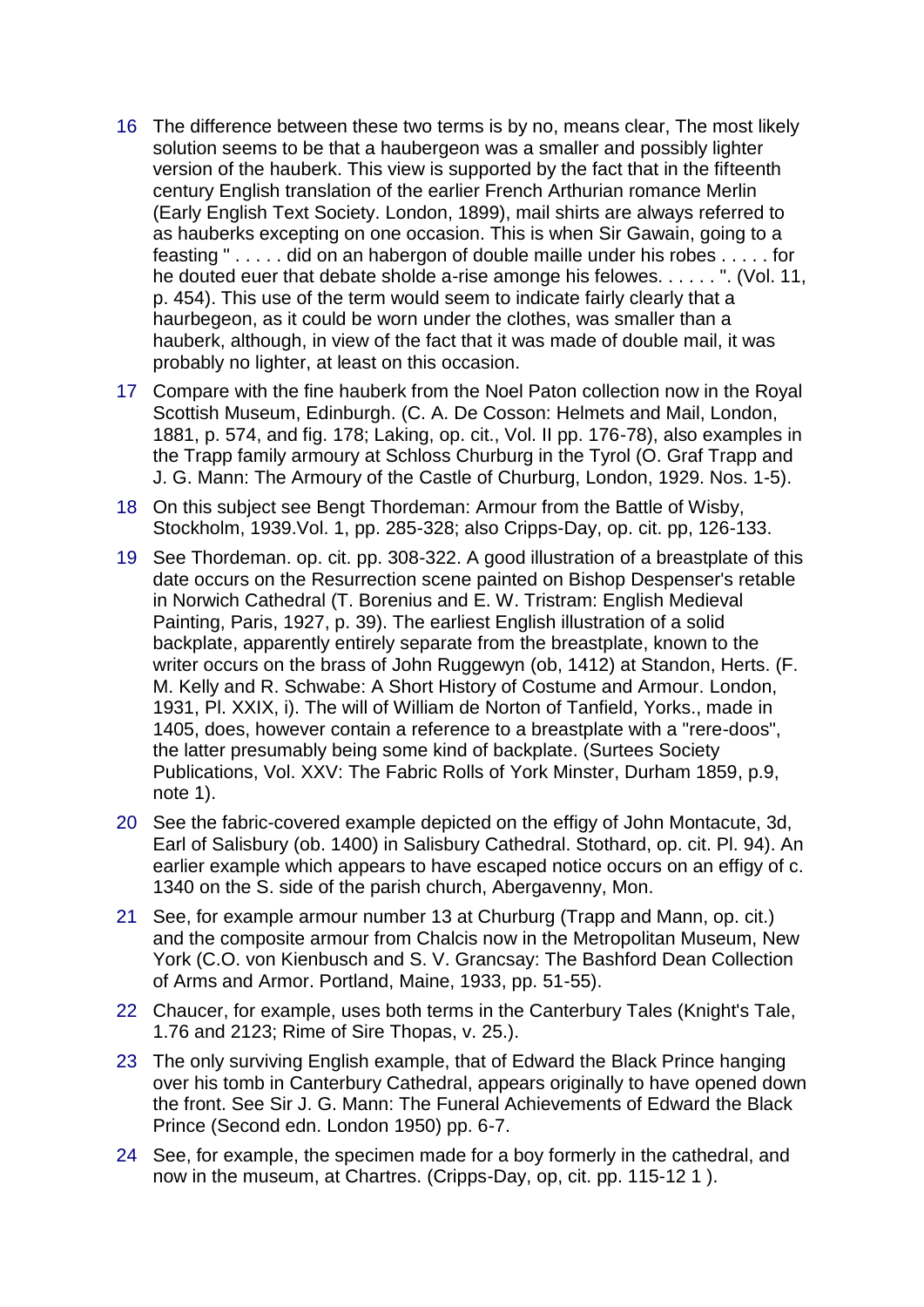- 25 See, for example, the Montacute effigy referred to in Note [20.](file:///C:/Users/matt/OneDrive/Documents/gemma/st%20boniface/Bunbury/papers/Sir_Hugh_paper.htm%23anchor29205)
- 26 Trapp and Mann, op. cit. No. [13.](file:///C:/Users/matt/OneDrive/Documents/gemma/st%20boniface/Bunbury/papers/Sir_Hugh_paper.htm%23anchor13405)
- 27 Kienbusch and Grancsay, op. cit. pp, 53, and 154-157.
- 28 Cripps-Day, op. cit. pp. 107-112.
- 29 See the composite armour from Chalcis at New York referred to in Note [21.](file:///C:/Users/matt/OneDrive/Documents/gemma/st%20boniface/Bunbury/papers/Sir_Hugh_paper.htm%23anchor31192)
- 30 Kienbusch and Grancsay, op. cit., p. 54; Cripps-Day, op, cit. pp. 98- 107.
- 31 See, for example, the English metrical romance of c. 1370 Gawaine and the Green Knight (Sir F. Madden: Syr Gawayne; a Collection of Ancient Romance Poems. London, 1839), lines 578-9, viz:

Queme quyssewes the, that coyntlych closed His thik thrawen thyzez wt. thwonges to-tached**.**

- 32 The two holes for the laces may be seen on the 14th century sabbaton at Chartres (See below note 34). Compare also the mid-15th century account of "How a man schall be armyd at his ese" (Viscount Dillon: Ordinances of Chivalry belonging to Lord Hastings, "Archaeologia", Vol. 57) where it says (p. 43) "………ye muste sette on Sabatones and tye hem up on the shoo with smale poyntis".
- 33 See for example those depicted on the later effigy of Richard Beauchamp, Earl of Warwick (ob. 1439), erected c. 1453.
- 34 F. H. Cripps-Day, op. cit., pp. 95-98.
- 35 On this subject see Sir J. G. Mann: Fourteenth Century Gauntlets, "TheConnoisseur", Vol. CVIII, August, 1941, pp, 69-73.
- 36 See Sir J. G. Mann: The Funeral Achievements, etc., pp. 8-9.
- 37 See Note [21](file:///C:/Users/matt/OneDrive/Documents/gemma/st%20boniface/Bunbury/papers/Sir_Hugh_paper.htm%23anchor31192) above.
- 38 On this subject see F. M. Kelly: A XIVth Century Helmet-the Hounskull; "TheConnoisseur", Vol. XCIV, June, 1934, pp. 364-366; also Sir J, G. Mann: The Visor of a Fourteenth Century bascinet from Pevensey Castle. "The Antiquaries Journal", Vol. XVI, October, 1936, pp. 412-419.

It has become customary in recent years for armour students to refer to this type of basnet, fitted with an acutely pointed visor, as a hounskull, on the grounds that it was a contemporary slang word derived from the German term for such a helmet, hundsgugel (See Wendelin Boeheim: Handbuch der Waffenkunde. Leipzig, 1890, p. 35). There seems, however, to be very little evidence for the general use of this word in England, where these basnets seem normally to have been described simply as basnets with visors, or the Latin or French equivalents for this. The only example of the use of the word hounskull in an English medieval text known to the writer occurs in a contemporary satirical poem on the defeat of the Flemings before Calais in 1436, contained in a MS in the library of Lambeth Palace. (Published by B. Williams in Archaeologia, Vol XXXIII, 1849, pp, 129-132). In this the Flemings are described as wearing ".....habirgeons and hounscales, and rusti kettill hattes". (line 9), but, in view of the fact that the poem is a satirical one, the use of the word here may simply be in mockery of the Flemings who very probably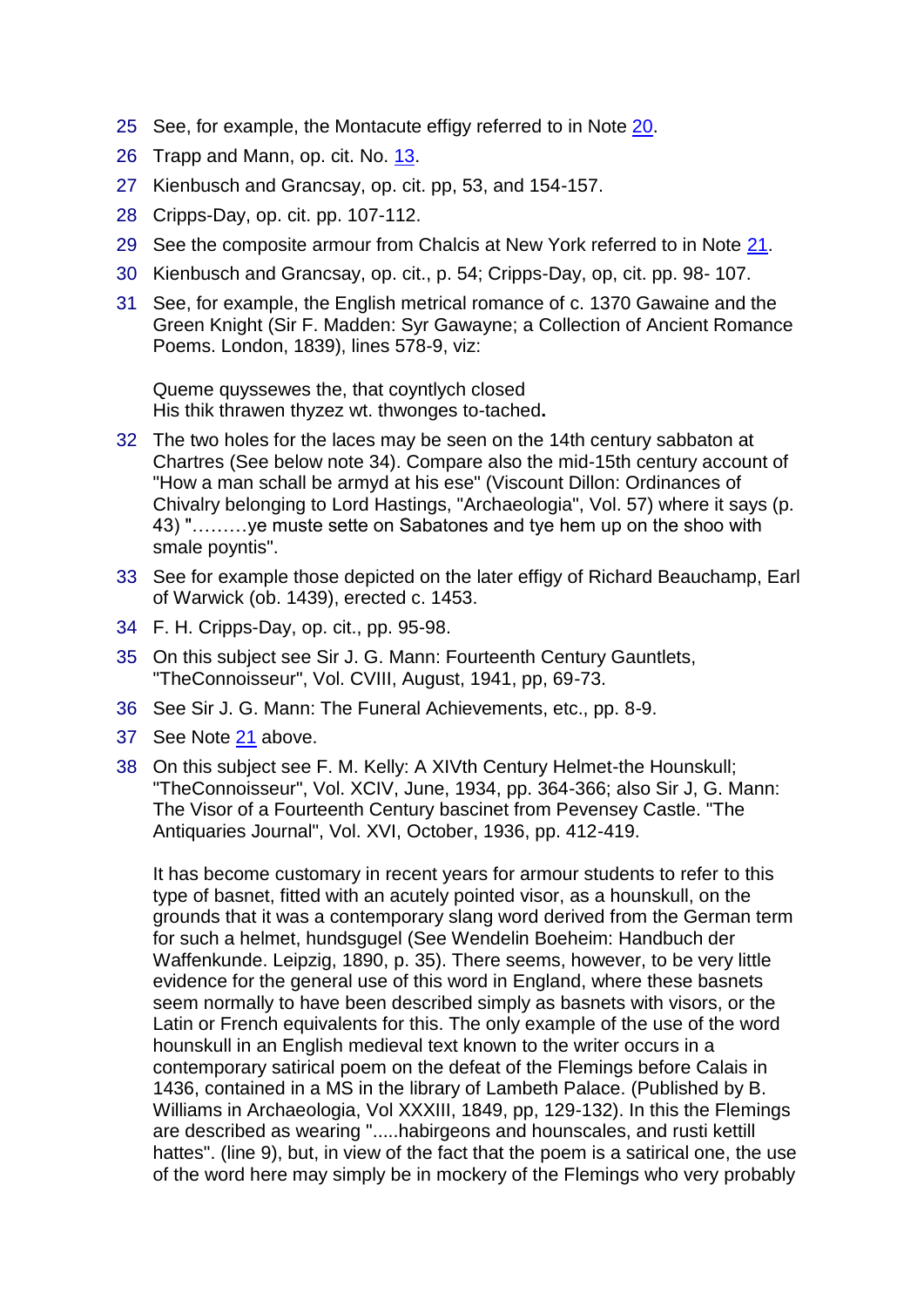used hundsgugel themselves; it certainly does not constitute very strong evidence for its general use by the English soldiery.

- 39 There are a number of effigies where the pivots of the detachable visor are depicted, however, e.g. Mottram-in-Longdendale, Cheshire, and Tunstall, Lancs.
- 40 Associated with armour No. 13 referred to, in note [21](file:///C:/Users/matt/OneDrive/Documents/gemma/st%20boniface/Bunbury/papers/Sir_Hugh_paper.htm%23anchor31192) above.
- 41 Sir J. G. Mann: New Exhibits at the Tower Armouries. "Country Life", March 28, 1947, p. 557.
- 42 On this subject see Cripps-Day, op. cit. p. 64.
- 43 See, for example, those on contemporary effigies at Staindrop, Durham; Nuttall, Notts and Elford, Staffs. (Gardner, op. cit. Figs. 93, 142 and 149).
- 44 See L. Douet-D'Arcq: Comptes de l'Argenterie des Rois de France au XIVe siecle (Paris, 1851), passim.
- 45 See, for example, the effigies mentioned in Note [43](file:///C:/Users/matt/OneDrive/Documents/gemma/st%20boniface/Bunbury/papers/Sir_Hugh_paper.htm%23anchor98374) above.
- 46 See Laking, op. cit. Vol. Ill, pp. 8 et seq.; also London Museum: Medieval Catalogue, (London, 1940), pp. 48-50.
- 47 Stothard. op. cit. Pl. 85.
- 48 On this subject see Charles Buttin: Le Tombeau d'Ulrich de Werdt. "Archives Alsaciennes d'Histoire de l'Art". IVeme annee. Strasbourg, 1925); pp. 47-57; also, by the same writer, Le Gisant d'Ulrich de Werdt. Ibid. VIIeme annee (1928), pp. 35-40
- 49 Mann: The Funeral Achievements, etc., pp. 4-5.
- 50 Thomas Dingley: History from Marble. Published in facsimile by the Camden Society. O.S. Vols. 94 and 97 (London, 1867-8). See Vol. 97, p. cccxcv. This MS. shows a black-letter inscription round the edge of the tomb-chest, reading "Here lyeth buried the bodye of Sr Hugh Calveley Knt whiche died in the yere of oure Lorde God MCCCCCLVIII in the last yere of the raigne of Quene Marie. Blessed are all they that fere the Lord and walk in his wayes. Psal. cxxviii". It seems fairly clear that Dingley copied this inscription from some other tomb, since destroyed. It is, of course conceivable that some later Sir Hugh Calveley appropriated his ancestors tomb to his own use, but this seems unlikely, particularly in view of the fact that the edge of the tomb now bears no trace of an inscription.
- 51 Op. cit., p. 544. Lyson states that he obtained his information from the Randle Holme MS. in the British Museum, (Harl. MSS. 2151), but the present writer has been unable to trace it therein. (See also Ormerod op. cit., 1819 edn,, p. 142). Dingley (loc. cit.) seems to show a variety of coats of arms, but his drawing is too inaccurate to be regarded seriously. There is, however, a tradition, apparently without foundation, that Calveley married a queen of Aragon, her arms being quartered on his tomb. See Lyson, op. cit., p. 544-5 and Bridge, op. cit. p. 160. On the probable reasons for the presence of the arms of Knollys on the tomb see ibid. pp. 161 and 165.
- 52 On the subject of hearses generally see Edward Peacock: Hearse. "OldChurch Gleanings" (Ed. W. Andrews. Hull, 1896), pp. 209-223.